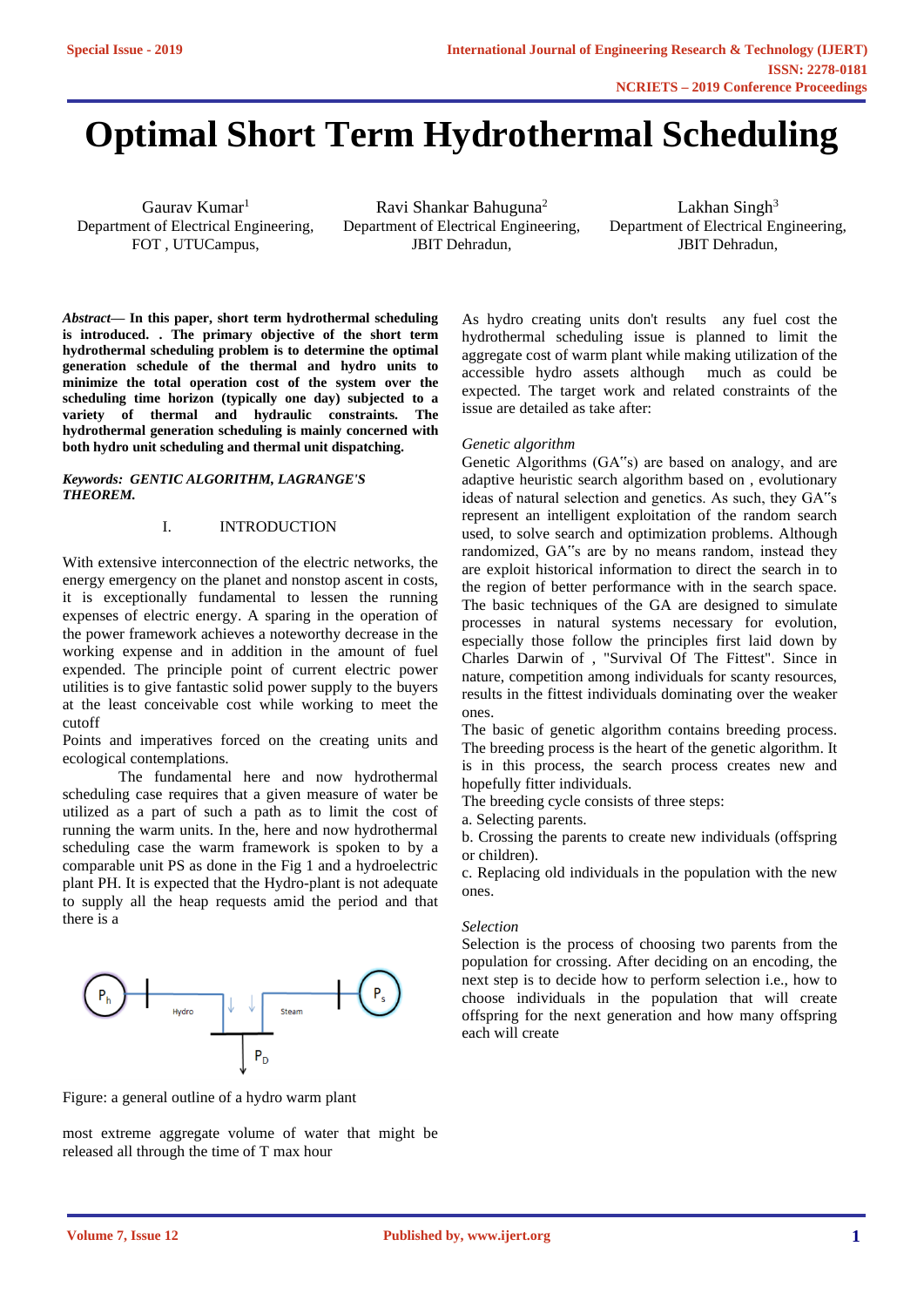

Figure: Breeding Cycle

#### *Crossover (Recombination)*

Crossover is the process of taking two parent solutions and producing from thema child. After the selection (reproduction) process, the population is enriched with better individuals. Reproduction makes clones of good strings but does not create new ones. Crossover operator is applied to the mating pool with the hope that it creates a better offspring.

### *Mutation*

After crossover, the strings are subjected to mutation. Mutation prevents the algorithm to be trapped in a local minimum. Mutation plays the role of recovering the lost genetic materials as well as for randomly disturbing genetic information. It is an insurance policy against the irreversible loss of genetic material. Mutation has traditionally considered as a simple search operator.



Figure: Genetic Algorithm

If crossover is supposed to exploit the current solution to find better ones, mutation is supposed to help for the exploration of the whole search space. Mutation is viewed as a background operator to maintain genetic diversity in the population. It introduces new genetic structures in the population by randomly modifying some of its building blocks. Mutation helps escape from local minima's trap and maintains diversity in the population. It also keeps the gene pool well stocked, and thus ensuring ergodicity. A search space is said to be ergodic if there is a non-zero probability of generating any solution from any population state.

There are many different forms of mutation for the different kinds of representation. For binary representation, a simple mutation can consist in inverting the value of each gene with a small probability. The probability is usually taken about 1/L, where L is the length of the chromosome. It is also possible to implement kind of hill-climbing mutation operators that do mutation only if it improves the quality of the solution. Such an operator can accelerate the search. But care should be taken, because it might also reduce the diversity in the population and makes the algorithm converge toward some local optima. Mutation of a bit involves flipping a bit, changing 0 to 1 and vice-versa.

## *Flipping*

Flipping of a bit involves changing 0 to 1 and 1 to 0 based on a mutation chromosome generated. In mutation-flipping concept a parent is considered and a mutation chromosome is randomly

Generated. For a 1 in mutation chromosome, the corresponding bit in parent chromosome is flipped (0 to 1 and 1 to 0) and child chromosome is produced. In the above case, there occurs 1 at 3 places of mutation chromosome, the corresponding bits in parent chromosome are flipped and child is generate

| Parent                     | 10110101 |
|----------------------------|----------|
| <b>Mutation chromosome</b> | 10001001 |
| Child                      | 00111100 |

Figure: Mutation flipping

### *Optimization Techniques*

1. **Determinism**: A purely deterministic search may have an extremely high variance in solution quality because it may soon get stuck in worst case situations from which it is incapable to escape because of its determinism. This can be avoided, but it is a well-known fact that the observation of the worst-case situation is not guaranteed to be possible in general.

2. **Non determinism**: A stochastic search method usually does not suffer from the above potential worst case "wolf trap" phenomenon. It is therefore likely that a search method should be stochastic, but it may well contain a substantial portion of determinism, however. In principle it is enough to have as much non determinism as to be able to avoid the worst-case wolf traps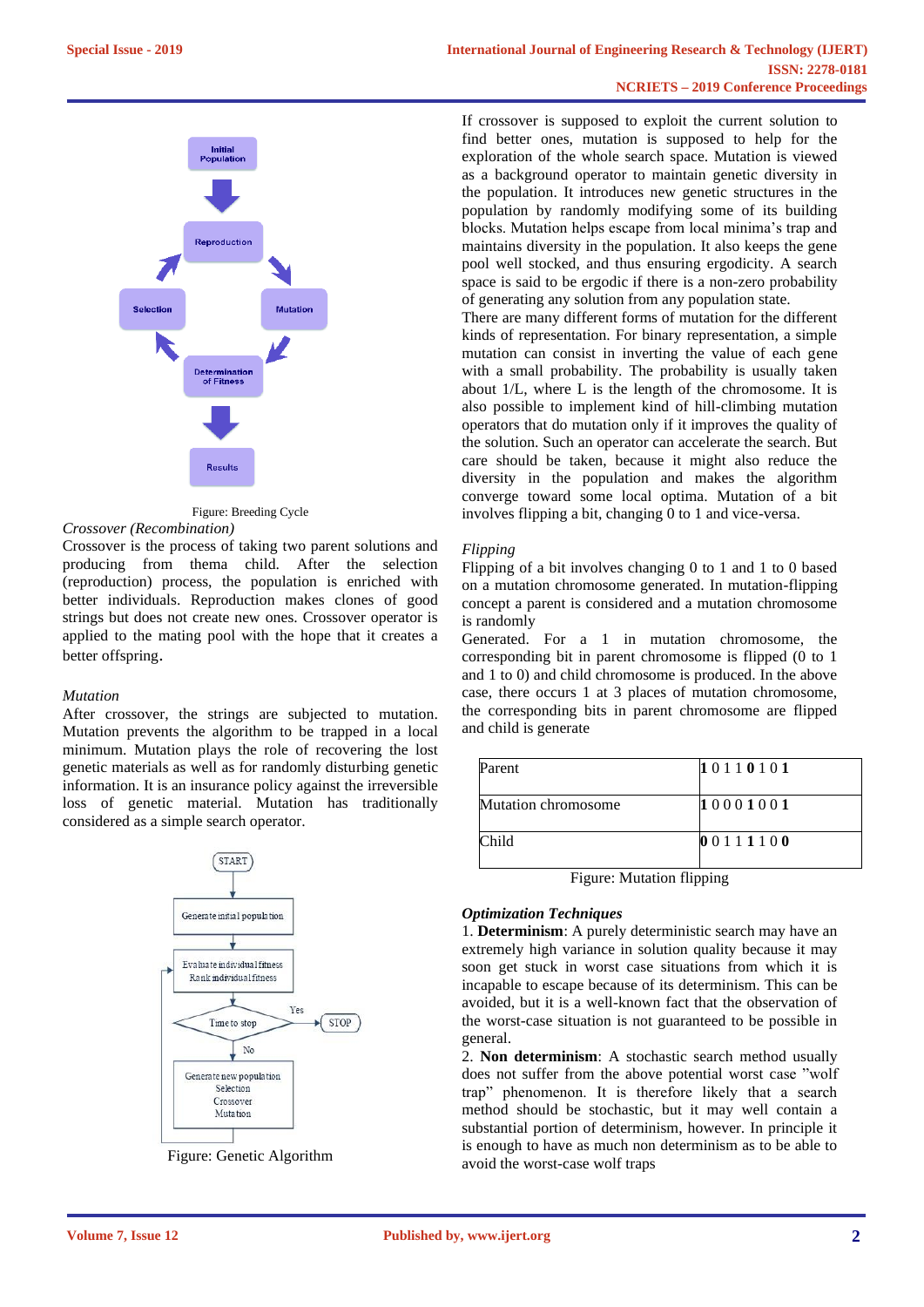## **International Journal of Engineering Research & Technology (IJERT) ISSN: 2278-0181**

| Time | PD      |       | P2    | P3    | PН   |       | NCRIETS - 2019 Coppiersuse Proceedings |
|------|---------|-------|-------|-------|------|-------|----------------------------------------|
| (hr) | (MW)    | MW    | (MW)  | (MW)  | (MW) | (MW)  | Rs/hr                                  |
|      | 175(MW) | 84    | 37    | 20    | 38.5 | 4.58  | $1.55e+003$                            |
|      | 190(MW) | 75.3  | 37.7  | 37.6  | 41.8 | 2.56  | $1.60 + 003$                           |
|      | 220(MW) | 65.15 | 37.71 | 72.25 | 48.4 | 3.5   | $1.75 + 003$                           |
|      | 280(MW) | 67.15 | 43.78 | 114   | 61.6 | 2.01  | $2.08 + 003$                           |
|      | 320(MW) | 89.99 | 54.92 | 114   | 70.4 | 9.31  | $2.31 + 0.03$                          |
|      | 360(MW) | 12.57 | 65.82 | 114   | 79.2 | 11.59 | $2.56 + 003$                           |

**Local determinism:** A purely stochastic method is usually quite slow. It is therefore reasonable to do as much as possible efficient deterministic predictions of the most promising directions of (local) proceedings. This is called local hill climbing or greedy search according to the obvious strategies

*Implementation Of Short-Term Hydrothermal Scheduling* The short term hydrothermal scheduling problem based on Lagrange Multiplier, simulated annealing and genetic algorithm has been tested on three different test systems. Three different test systems of thermal power plant and one hydro which share 22% of total load demand are taken to study the problem.

## *4.1 Case Study 1: Three Unit System [1]*

(A) Lagrange Multiplier Method The cost characteristics of the three units are given as F1=0.006P1²+5.506P1+264.634 Rs/hr F2=0.016P2²+5.2P2+154.2 Rs/hr F3=0.005P3²+5.67P3+261.1 Rs/hr The unit operating constraints are-40MW ≤P1≤ 225MW 20MW ≤P2≤ 240MW 20MW ≤P3≤ 114MW The B matrix of the transmission line loss coefficient is given by B=1e-2.\*[0.027251 -.003506 -.036788 -.003506 .030896 -.005653 -.036788 -.005653 0.32295];

 $\mathbf{P}_{\mathbf{D}}$  $P<sub>D</sub>$  $P<sub>D</sub>$  $P<sub>D</sub>$ Hour Hour Hour Hour  $(MW)$  $(MW)$  $(MW)$  $(MW)$ 19  $\mathbf{1}$ 175  $\overline{7}$ 390 13 565 375 20 190 8 410 14 540 340  $\overline{2}$ 15 21 300 3 220 9 440 500  $\overline{22}$  $\overline{4}$ 280 10 475 450 250 16  $\overline{5}$ 320  $11$ 525  $17$ 425  $\overline{23}$ 200 24 550 400 6 360  $12$ 18 180

RESULTS: The result of Lagrange multiplier of short term hydro thermal scheduling shown below table 2 of 24 hour load. The Total Fuel Cost is 6.4557e+004 Rs/Hr *Lagrange Method*





Figure: fuel cost curve for 3 unit system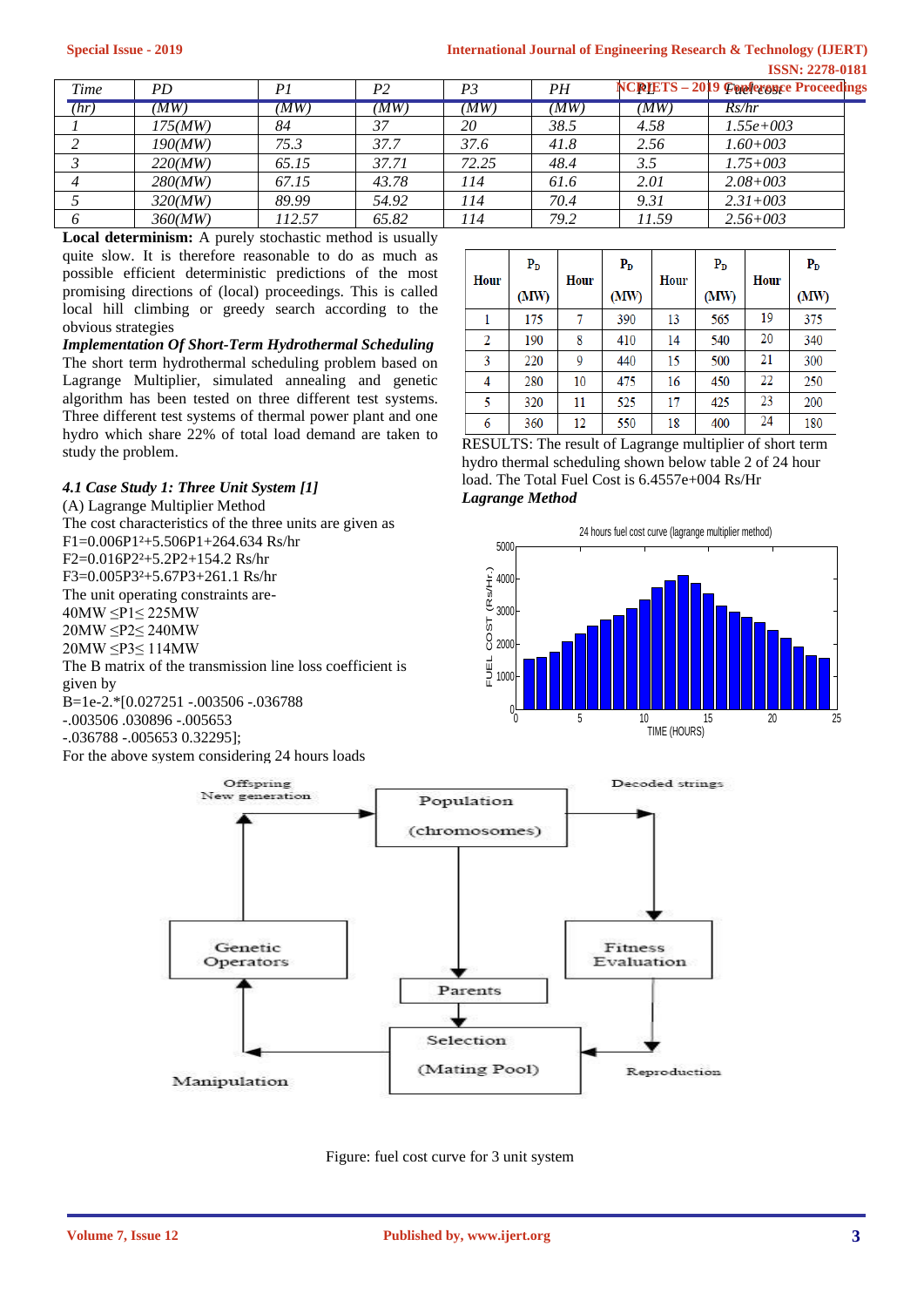| Time | PD      | Ρl     | P <sub>2</sub> | P3    | PН    | PL    | Fuel cost                |
|------|---------|--------|----------------|-------|-------|-------|--------------------------|
| (hr) | (MW)    | (MW)   | (MW)           | (MW)  | (MW)  | (MW)  | Rs/hr                    |
|      | 175(MW) | 76.33  | 37.21          | 25.30 | 38.5  | 2.35  | $1.41 \, \times 10^3$    |
|      | 190(MW) | 83.31  | 40             | 27.65 | 41.8  | 2.8   | $1.57 \, x10^3$          |
|      | 220(MW) | 93.37  | 45.73          | 32.29 | 48.4  | 38    | $1.73 \, x10^3$          |
|      | 280(MW) | 123.86 | 57.39          | 41.40 | 61.60 | 6.26  | $2.06 \, x10^3$          |
|      | 320(MW) | 145.12 | 65.35          | 45.52 | 70.4  | 8.22  | $2.29 x 10^3$            |
|      | 360(MW) | 164.59 | 73.47          | 47.34 | 79.2  | 10.45 | $2.53 \,\mathrm{x} 10^3$ |

## *Genetic Algorithm*

| Time | PD      | P1     | P <sub>2</sub> | P <sub>3</sub> | PН    | PL    | Fuel cost          |
|------|---------|--------|----------------|----------------|-------|-------|--------------------|
| (hr) | (MW)    | (MW)   | (MW)           | (MW)           | (MW)  | (MW)  | Rs/hr              |
|      | 175(MW) | 74.66  | 39.05          | 25.11          | 38.5  | 2.33  | $1.41x10^{3}$      |
|      | 190(MW) | 83.14  | 40.52          | 27.29          | 41.8  | 2.76  | $1.57 x 10^3$      |
|      | 220(MW) | 96.82  | 46.50          | 32.04          | 48.4  | 3.77  | $1.74 \, x10^3$    |
|      | 280(MW) | 127.12 | 56.67          | 40.92          | 61.60 | 6.2   | $2.06 \, x10^3$    |
|      | 320(MW) | 144.23 | 67.75          | 45.52          | 70.4  | 7.91  | $2.29 x 10^3$      |
|      | 360(MW) | 162.23 | 76.46          | 51.89          | 79.2  | 10.18 | $2.53 \times 10^3$ |
|      | 390(MW) | 183.94 | 76.30          | 56.05          | 85.8  | 12.91 | $2.72 \, x10^3$    |

The total fuel cost is 6.2389e+004 Rs/Hr.



*Simulated Annealing*

Total fuel cost is 6.3352e+004 Rs/Hr.



## *Case Study 2: Six Unit System*

| SNO |         |          |           | Pmin | P max |
|-----|---------|----------|-----------|------|-------|
|     | 0.15247 | 38.53973 | 756.79886 | 10   | 125   |
|     | 0.10587 | 46.15916 | 451.32513 | 10   | 150   |
|     | 0.02803 | 40.3965  | 1049.9977 |      | 225   |
|     | 0.03546 | 38.30553 | 1243.5311 |      | 210   |
|     | 0.02111 | 36.32782 | 1658.5596 | 130  | 325   |
|     | 0.01799 | 38.27041 | 1356.6592 | 125  | 315   |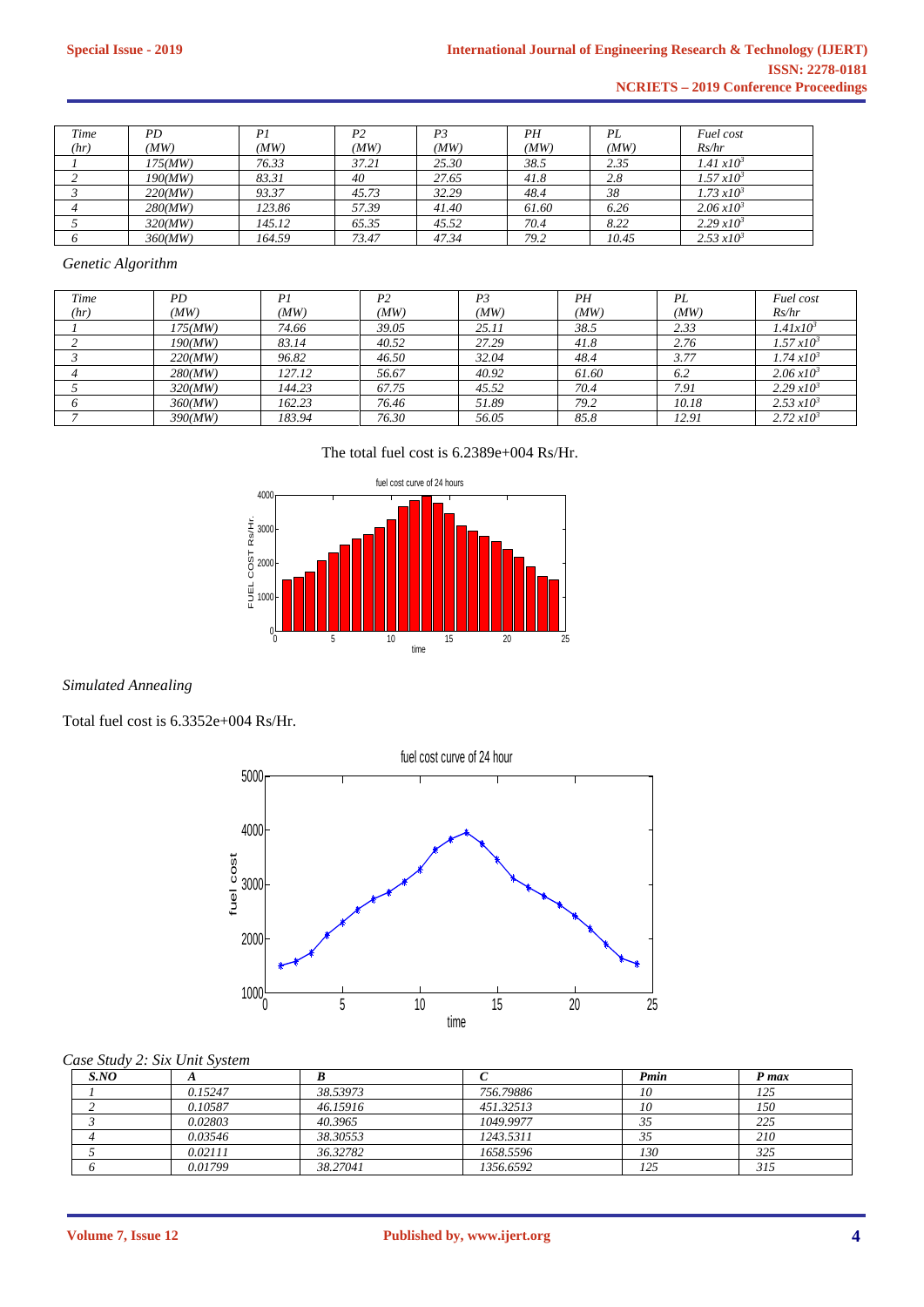| Table: 7 Transmission loss (B-coefficients) six bus system |                       |                       |                       |                       |                       |  |  |  |
|------------------------------------------------------------|-----------------------|-----------------------|-----------------------|-----------------------|-----------------------|--|--|--|
| $1.4 \times 10^{-4}$                                       | $0.17 \times 10^{-4}$ | $0.15 \times 10^{-4}$ | $0.19 \times 10^{-4}$ | $0.26 \times 10^{-4}$ | $0.22 \, x10^{-4}$    |  |  |  |
| $0.17 \, x10^{-4}$                                         | $0.6 \, x10^{-4}$     | $0.13 \times 10^{-4}$ | $0.16 \, x10^{-4}$    | $0.15 \, x10^{-4}$    | $0.2 \times 10^{-4}$  |  |  |  |
| $0.15 \, x10^{-4}$                                         | $0.13 \times 10^{-4}$ | $0.65 \times 10^{-4}$ | $0.17 \times 10^{-4}$ | $0.24 \times 10^{-4}$ | $0.19 \times 10^{-4}$ |  |  |  |
| $0.19 \, x10^{-4}$                                         | $0.16 \times 10^{-4}$ | $0.17 \times 10^{-4}$ | $0.71 \times 10^{-4}$ | $0.30 \times 10^{-4}$ | $0.25 \times 10^{-4}$ |  |  |  |
| $0.26 \, x10^{-4}$                                         | $0.15 \times 10^{-4}$ | $0.24 \times 10^{-4}$ | $0.30 \times 10^{-4}$ | $0.69 x 10^{-4}$      | $0.32 \times 10^{-4}$ |  |  |  |
| $0.22 \times 10^{-4}$                                      | $0.20 \times 10^{-4}$ | $0.19 x 10^{-4}$      | $0.25 \times 10^{-4}$ | $0.32 \times 10^{-4}$ | $0.85 \times 10^{-4}$ |  |  |  |

## *(A) Lagrange Method*

| Time | PD   | Pi       | P <sub>2</sub> | Р3       | P4       | Р5       | P6       | PН    | PL      | Fuel         |
|------|------|----------|----------------|----------|----------|----------|----------|-------|---------|--------------|
| (hr) | (MW) | MW)      | (MW)           | (MW)     | MW)      | (MW)     | (MW      | (MW)  | (MW)    | $10^4$ rs/hr |
|      | 475  | 13.01883 | 10             | 38.46605 | 56.42657 | 133.1914 | 125      | 104.5 | 5.6029  | 2.2128       |
|      | 490  | 13.72726 | 10             | 42.19526 | 59.34304 | 137.8494 | 125      | 107.8 | 5.9149  | 1.2515       |
|      | 520  | 15.14728 | 10             | 49.66613 | 65.1853  | 147.1738 | 125      | 114.4 | 6.5725  | 1.3465       |
|      | 580  | 17.43105 | 10             | 61.71297 | 74.53497 | 161.9362 | 134.8889 | 127.6 | 8.1040  | 1.5411       |
|      | 620  | 18.77937 | 10             | 68.83644 | 80.03385 | 170.5482 | 144.6527 | 136.4 | 9.2505  | 1.6743       |
|      | 660  | 20.13339 | 10             | 75.98542 | 85.55064 | 179.1776 | 154.4299 | 145.2 | 10.4769 | 1.8104       |

Table: 8 six unit system result by Lagrange multiplier

## TOTAL FUEL COST =  $7.6570 \times 10^{5}$



## **(A) Genetic Algorithm**

## Table: 9 six unit system result for genetic algorithm

| Time | ΡD   | P.       | P2       | Р3       | P <sub>4</sub> | Ρ5       | P6       | ΡH    | PI.      | Fuel     |
|------|------|----------|----------|----------|----------------|----------|----------|-------|----------|----------|
| (hr) | (MW) | (MW)     | (MW)     | (MW)     | 'MW)           | MW.      | (MW)     | (MW)  | (MW)     | rs/hr    |
|      | 475  | 10       | 11.45464 | 38.83362 | 38.99379       | 151.4424 | 133.9001 | 104.5 | 6.086173 | 30089.87 |
|      | 490  | 15.52055 | 16.72736 | 53.41049 | 44.0457        | 132.336  | 125.9075 | 107.8 | 5.747647 | 22227.95 |
|      | 520  | 17.18647 | 1.28117  | 44.92188 | 79.00682       | 133.5426 | 126.1406 | 114.4 | 6.479622 | 23218.96 |
|      | 580  | 11.17607 | 12.86876 | 88.90236 | 72.65718       | 142.0984 | 132.4732 | 127.6 | 7.775892 | 25335.33 |
|      | 620  | 25.94088 | 10.46391 | 88.39069 | 75.07086       | !32.6921 | 159.9954 | 136.4 | 8.953903 | 26754.69 |
|      | 660  | 21.41168 | 12.71691 | 89.26969 | 81.08579       | 158.7875 | 161.7658 | 145.2 | 10.23743 | 28147.11 |

Total fuel cost = $7.31x10^5$  Rs/Hr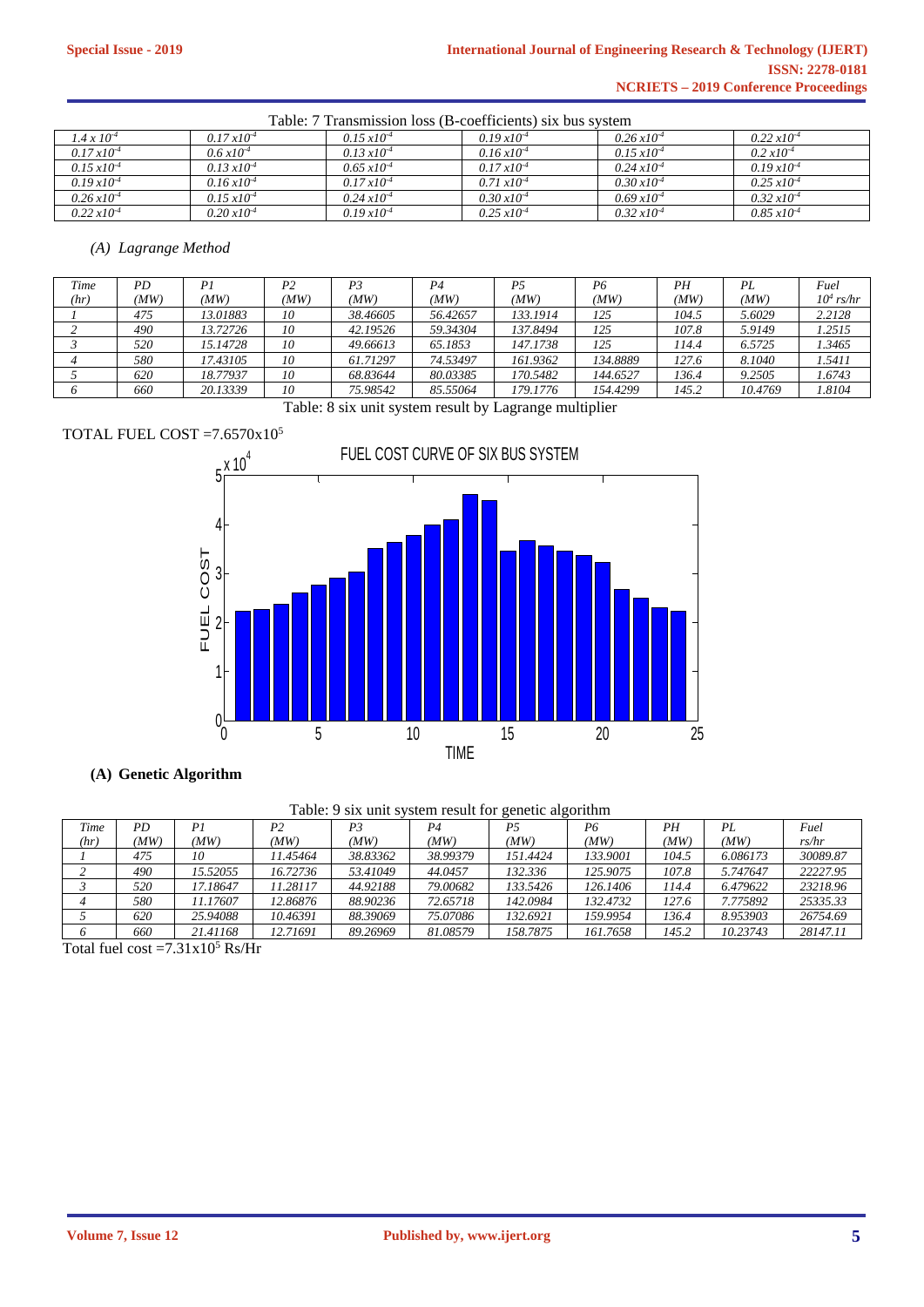

*(A) Simulated Annealing*

|  |  |  |  | Table: 10 six unit system result for simulated annealing |
|--|--|--|--|----------------------------------------------------------|
|  |  |  |  |                                                          |

| PD  | P.       | P2       | P <sub>3</sub> | P <sub>4</sub> | P5       | P6              | PН    | PL       | Fuel     |
|-----|----------|----------|----------------|----------------|----------|-----------------|-------|----------|----------|
| MW) | (MW)     | 'MW)     | (MW)           | MW)            | MW)      | (MW)            | 'MW   | (MW)     | rs/hr    |
| 475 | 13.02373 | 10.00004 | 38.46789       | 56.41934       | 133.1918 | <i>125.0001</i> | 104.5 | 5.602829 | 21664.3  |
| 490 | 13.72762 | 10.00002 | 42.20105       | 59.34261       | 137.8434 | <i>125.0001</i> | 107.8 | 5.914838 | 22173.13 |
| 520 | 15.1432  | 10.00001 | 49.66808       | 65.18661       | 147.1745 | <i>125.0001</i> | 114.4 | 6.572494 | 23199.57 |
| 580 | 17.42948 | 10       | 61.71116       | 74.53743       | 161.9387 | 134.8873        | 127.6 | 8.104057 | 25284.96 |
| 620 | 18.77888 | 10.00006 | 68.83556       | 80.03188       | 170.5451 | 144.6591        | 136.4 | 9.250587 | 26695.04 |
| 660 | 20.13047 | 10.00002 | 75.98726       | 85.54723       | 179.1745 | 154.4376        | 145.2 | 10.477   | 28120.77 |
|     |          |          |                |                |          |                 |       |          |          |

Total fuel cost= $7.3722x10<sup>5</sup>$ 



## IV.SIMULATION RESULTS

fuel cost comparison for three unit system

| Method              | Fuel cost             |
|---------------------|-----------------------|
| Lagrange method     | $6.4557x10^4$ Rs/Hr.  |
| Simulated annealing | 6.3352 $x10^4$ Rs/Hr  |
| Genetic algorithm   | 6.2389 $x10^4$ Rs/Hr. |